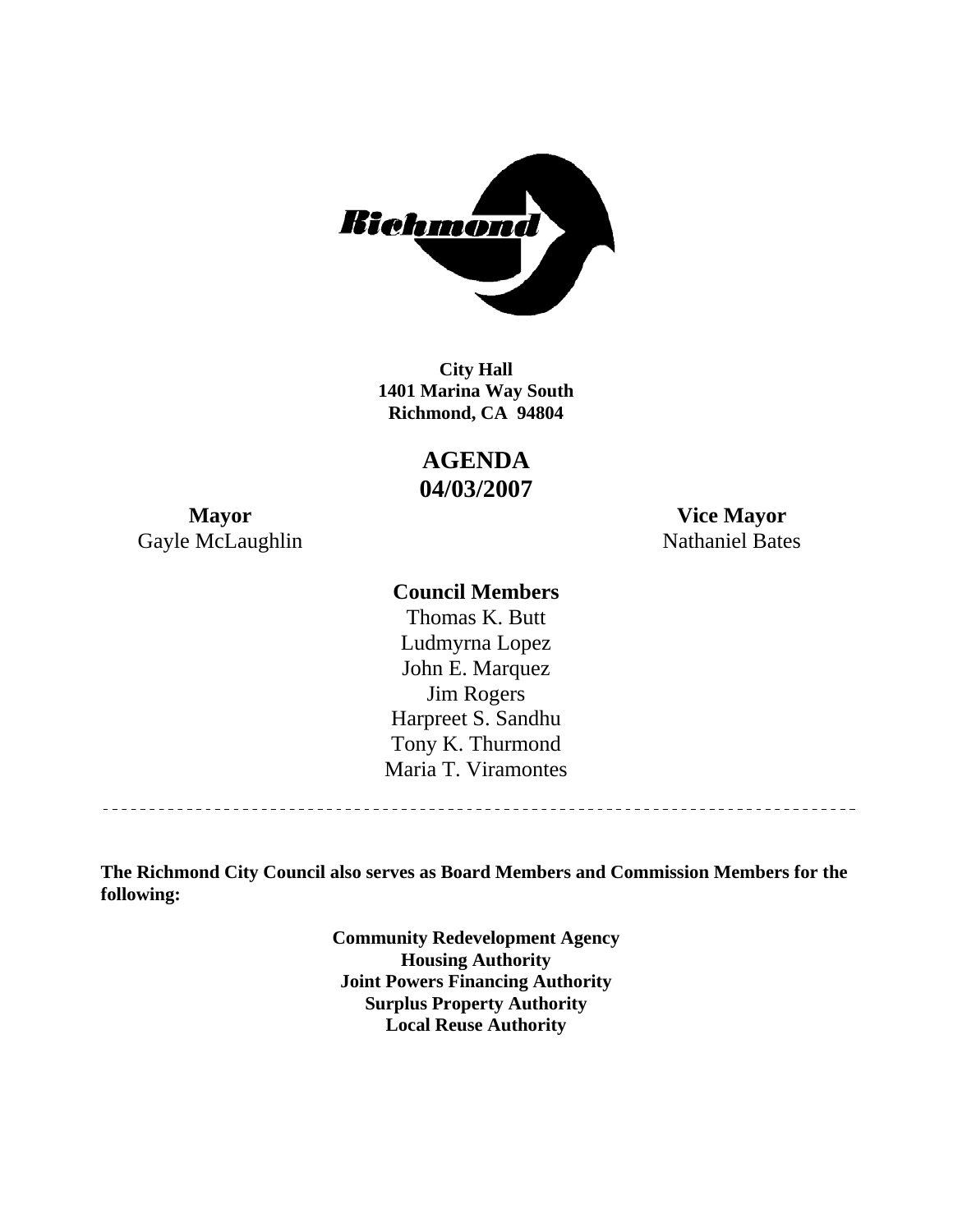# **MEETING PROCEDURES**

The City of Richmond encourages community participation at its City Council meetings and has established procedures that are intended to accommodate public input in a timely and time-sensitive way. As a courtesy to all members of the public who wish to participate in City Council meetings, please observe the following procedures:

**PUBLIC COMMENT ON AGENDA ITEMS:** Anyone who desires to address the City Council on items appearing on the agenda must complete and file a pink speaker's card with the City Clerk **prior** to the City Council's consideration of the item. Once the City Clerk has announced the item and discussion has commenced, no person shall be permitted to speak on the item other than those persons who have submitted their names to the City Clerk. Your name will be called when the item is announced for discussion. **Each speaker will be allowed TWO (2) MINUTES to address the City Council on NON-PUBLIC HEARING items listed on the agenda.** 

**OPEN FORUM FOR PUBLIC COMMENT:** Individuals who would like to address the City Council on matters not listed on the agenda or on **Presentations, Proclamations and Commendations, Report from the City Attorney, or Reports of Officers** may do so under Open Forum. All speakers must complete and file a pink speaker's card with the City Clerk **prior** to the commencement of Open Forum. **The amount of time allotted to individual speakers shall be determined based on the number of persons requesting to speak during this item. The time allocation for each speaker will be as follows: 15 or fewer speakers, a maximum of 2 minutes; 16 to 24 speakers, a maximum of 1 and one-half minutes; and 25 or more speakers, a maximum of 1 minute.** 

#### **SPEAKERS ARE REQUESTED TO OCCUPY THE RESERVED SEATS IN THE FRONT ROW BEHIND THE SPEAKER'S PODIUM AS THEIR NAME IS ANNOUNCED BY THE CITY CLERK.**

**CONSENT CALENDAR:** Consent Calendar items are considered routine and will be enacted, approved or adopted by one motion unless a request for removal for discussion or explanation is received from the audience or the City Council. A member of the audience requesting to remove an item from the Consent Calendar must complete and file a speaker's card with the City Clerk **prior to the City Council's consideration of Item C, Agenda Review.** An item removed from the Consent Calendar may be placed anywhere on the agenda following the City Council's agenda review.

*The City Council's adopted Rules of Procedure recognize that debate on policy is healthy; debate on personalities is not. The Chairperson has the right and obligation to cut off discussion that is too personal, too loud, or too crude.* 

**\*\*\*\*\*\*\*\*\*\*\*\*\*\*\*\*\*\*\*\*\*\*\*\*\*\*\*\*\*\*\*\*\*\*\*\*\*\*\*\*\*\*\*\*\*\*\*\*\*\*\*\*\*\*\*\*\*\***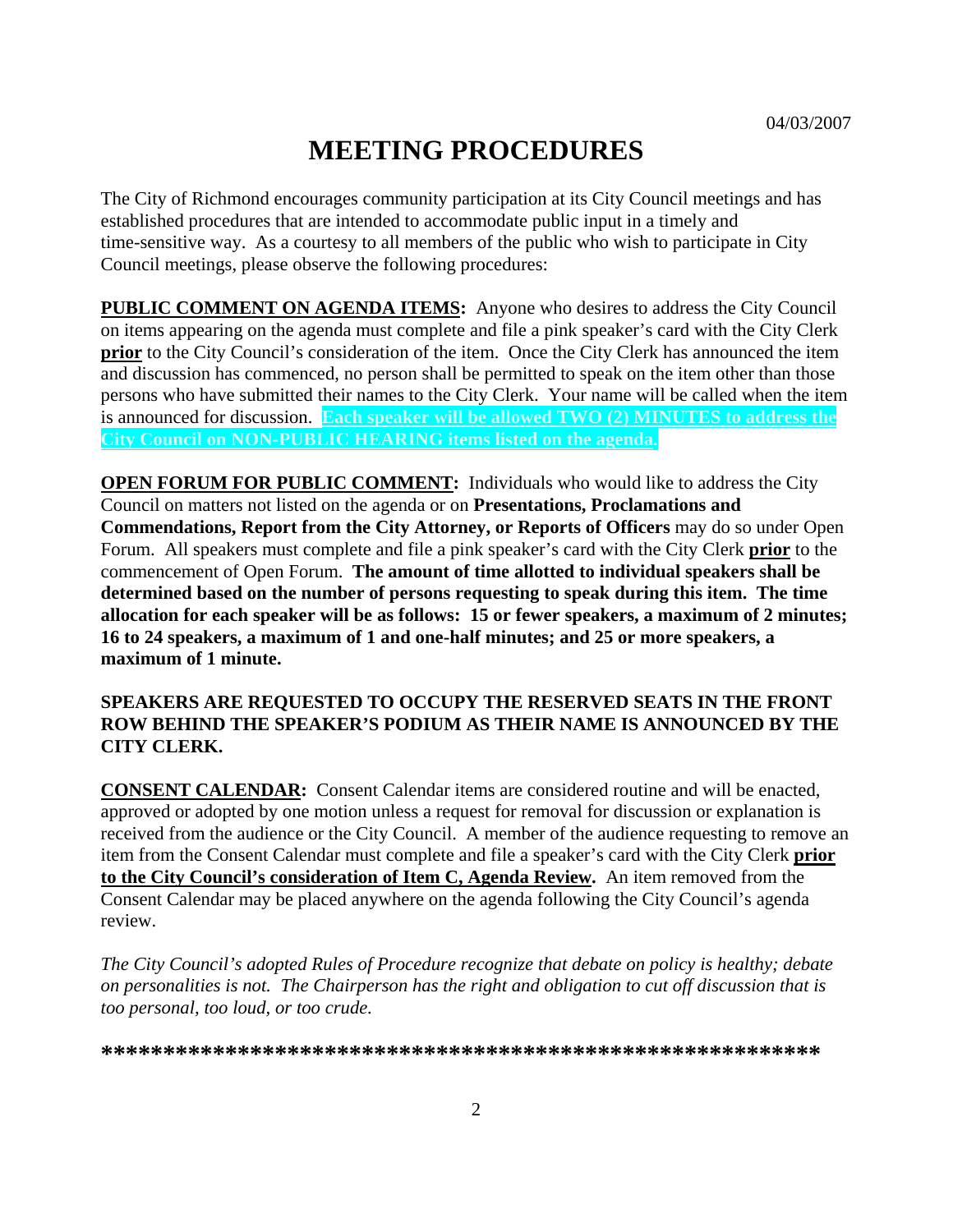04/03/2007

# **Morning Open Session**

8:30 a.m.

# **A. ROLL CALL**

# **B. PUBLIC COMMENT**

### **C. ADJOURN TO CLOSED SESSION**

# **Closed Session**

Shimada Room of City Hall

## **A. CITY COUNCIL**

**A-1.** PUBLIC EMPLOYEE APPOINTMENT (Government Code Section 54957.6)

Title: City Attorney

**\*\*\*\*\*\*\*\*\*\*\*\*\*\*\*\*\*\*\*\*\*\*\*\*\*\*\*\*\*\*\*\*\*\*\*\*\*\*\*\*\*\*\*\*\*\*\*\*\*\*\*\*\*\*\*\*\*\*\*\*** 

# **Evening Open Session**

Council Chambers

# **Study Session**

6:15 p.m.

The purpose of the study session is as follows:

**A-1.** Receive a report from the City of Richmond's Washington, D.C. representative, Dick Kochan - City Manager's Office (Bill Lindsay 620-6512). (15 minutes)

**\*\*\*\*\*\*\*\*\*\*\*\*\*\*\*\*\*\*\*\*\*\*\*\*\*\*\*\*\*\*\*\*\*\*\*\*\*\*\*\*\*\*\*\*\*\*\*\*\*\*\*\*\*\*\*\*\*\*\*\*** 

# **Special Joint Meeting of the Richmond Redevelopment Agency**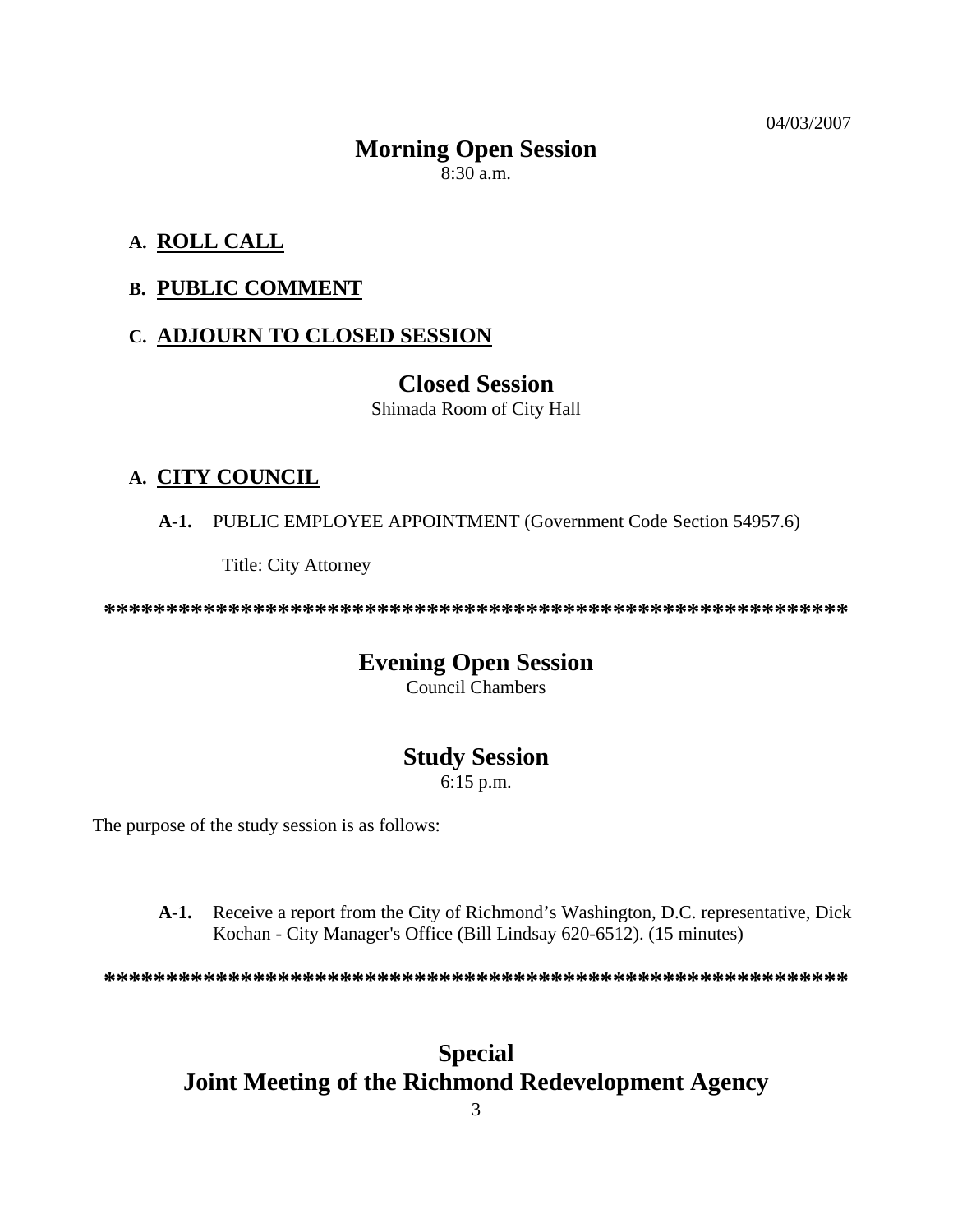04/03/2007

# **/City Council**

6:30 p.m.

# **A. PLEDGE TO THE FLAG**

### **B. ROLL CALL**

## **C. STATEMENT OF CONFLICT OF INTEREST**

## **D. AGENDA REVIEW**

### **E. CONSENT CALENDAR**

**E-1. ADOPT A RESOLUTION** - approving the CDBG and HOME Programs 2007- 2008 Annual Consolidated Plan as amended to add \$390,842 in additional revenues, reallocate \$15,000 in previously programmed funds, and authorize the Richmond Community Redevelopment Agency to expend these funds - Richmond Community Redevelopment Agency (Steve Duran 307-8140).

## **F. ADJOURNMENT**

**\*\*\*\*\*\*\*\*\*\*\*\*\*\*\*\*\*\*\*\*\*\*\*\*\*\*\*\*\*\*\*\*\*\*\*\*\*\*\*\*\*\*\*\*\*\*\*\*\*\*\*\*\*\*\*\*\*\*\*\*** 

# **Richmond Community Redevelopment Agency**

6:50 p.m.

# **A. ROLL CALL**

# **B. STATEMENT OF CONFLICT OF INTEREST**

### **C. CONSENT CALENDAR**

- **C-1. ADOPT A RESOLUTION** authorizing the application for grant funds from the California Department of Housing and Community Development's CalHome Program in an amount not to exceed \$600,000 and authorizing the execution of related documents to accept grant and expend as approved by HCD - Richmond Community Redevelopment Agency (Steve Duran 307-8140).
- **C-2. APPROVE** minutes of the Evening Open Session held on March 6, 2007 City Clerk's Office (Diane Holmes 620-6513).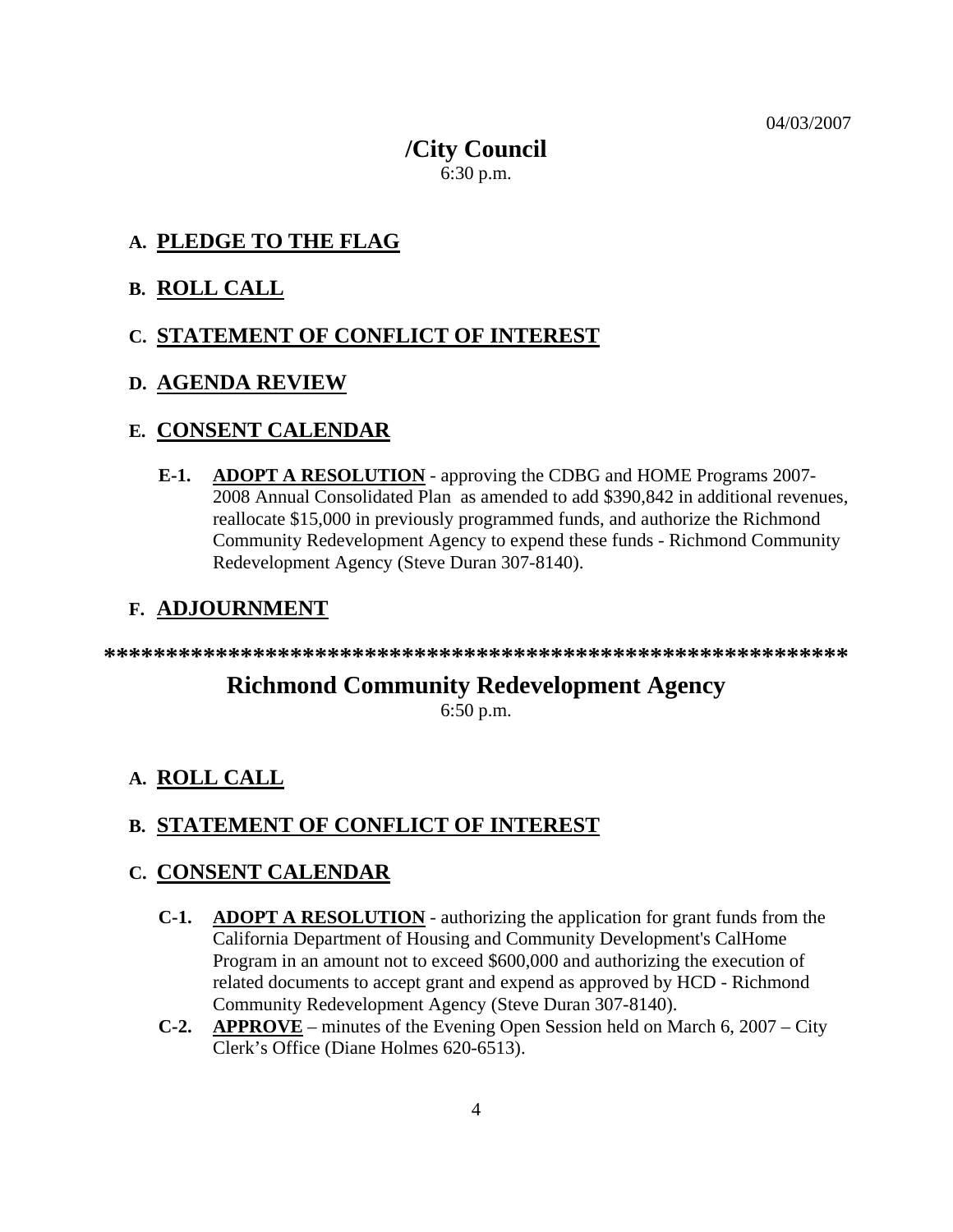04/03/2007

# **D. OPEN FORUM FOR PUBLIC COMMENT**

#### **E. ADJOURNMENT**

**\*\*\*\*\*\*\*\*\*\*\*\*\*\*\*\*\*\*\*\*\*\*\*\*\*\*\*\*\*\*\*\*\*\*\*\*\*\*\*\*\*\*\*\*\*\*\*\*\*\*\*\*\*\*\*\*\*\*** 

# **CITY COUNCIL**  7:00 p.m.

### **A. ROLL CALL**

#### **B. STATEMENT OF CONFLICT OF INTEREST**

**C. AGENDA REVIEW**

# **D. REPORT FROM THE CITY ATTORNEY OF FINAL DECISIONS MADE AND NON-CONFIDENTIAL DISCUSSIONS HELD DURING CLOSED SESSION**

#### **E. OPEN FORUM FOR PUBLIC COMMENT**

### **F. PRESENTATIONS, PROCLAMATIONS, AND COMMENDATIONS**

- **F-1.** Present a proclamation recognizing National Library Week, April 15-21, 2007 Mayor McLaughlin (620-6503).
- **F-2.** Proclamation recognizing National Volunteer Week Mayor McLaughlin and Councilmember Lopez (620-6568).

### **G. CONSENT CALENDAR**

**G-1. ADOPT A RESOLUTION** - authorizing the Port Director to apply for a grant from the California State Coastal Conservancy and use the proceeds to prepare construction design documents for a Bay Trail segment along Canal Boulevard extending 465 feet north of Seacliff Drive - Port (Jim Matzorkis 215-4600)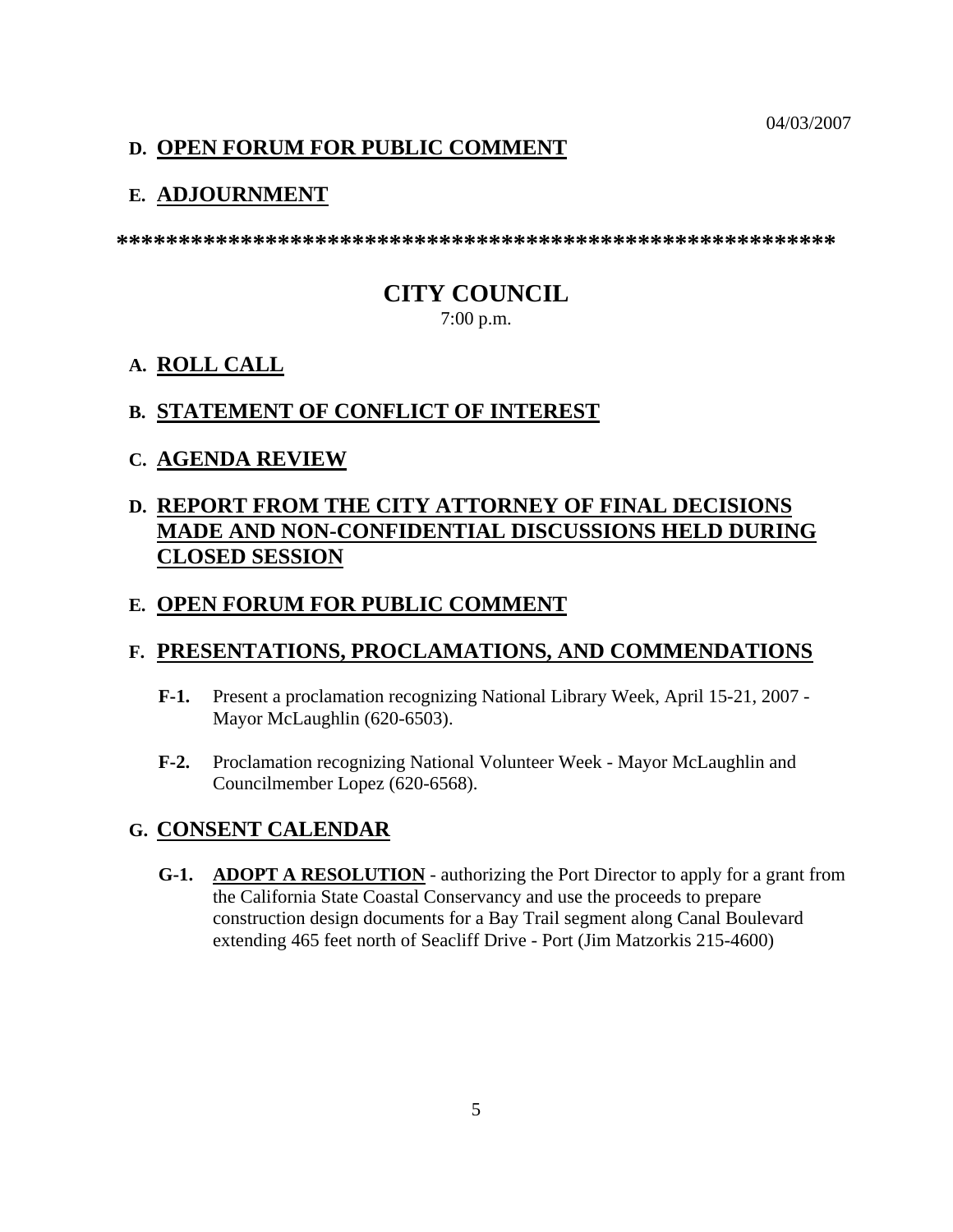- **G-2. ADOPT A RESOLUTION** in support of accepting, if awarded, the 2007 Citizen Corps California Volunteers Grant of \$100,000, for developing a Fire Department program to service the needs of Richmond's vulnerable population before, during, and after a major disaster - Fire Department (Chief Michael Banks 307-8031).
- **G-3. APPROVE** purchase of Vermeer SC 802 Stump Cutter from Vermeer Pacific at a cost of \$12,876 - Public Works (Willie Haywood 231-3008)
- **G-4. ADOPT A RESOLUTION** authorizing the City Engineer to submit a grant application for the Targeted Rubberized Asphalt Concrete Incentive Grant Program, in the amount of \$175,000 - Engineering (Rich Davidson 307-8051)
- **G-5. ADOPT A RESOLUTION** approving the Final Map of Subdivision 9040 in the Belding Woods area of Richmond and directing the recording thereof - Engineering (Rich Davison 307-8105).
- **G-6. APPROVE** a contract with Best Roofing & Waterproofing Inc. for roof replacement and repair services at five community centers and two branch libraries in an amount not to exceed \$550,000 - Finance Department (James Goins 620-6740).
- **G-7. ADOPT A RESOLUTION**  authorizing liens to be placed on the County Property Tax Records for unpaid garbage collection service fees - Finance Department (James Goins 620-6740).
- **G-8. ADOPT AN ORDINANCE** establishing wages, salary, and compensation for the new classification of **Employee Benefits Analyst (salary range: \$5,328 - \$6,438/month)** - Human Resources (Leslie Knight 620-6600).
- **G-9. ADOPT AN ORDINANCE** establishing wages, salary, and compensation for the new classification of **Senior Employee Benefits Analyst (salary range: \$5,998 - \$7,254/month)** - Human Resources (Leslie Knight 620-6600).
- **G-10. ADOPT AN ORDINANCE** establishing wages, salary, and compensation for the new classification of **Community Service Technician (salary range: \$3,323 - \$4,039/month)** - Human Resources (Leslie Knight 620-6600).
- **G-11. ADOPT AN ORDINANCE** establishing wages, salary, and compensation for the new classification of **Workforce Program Coordinator (salary range: \$4,471 - \$5,433/month)** - Human Resources (Leslie Knight 620-6600).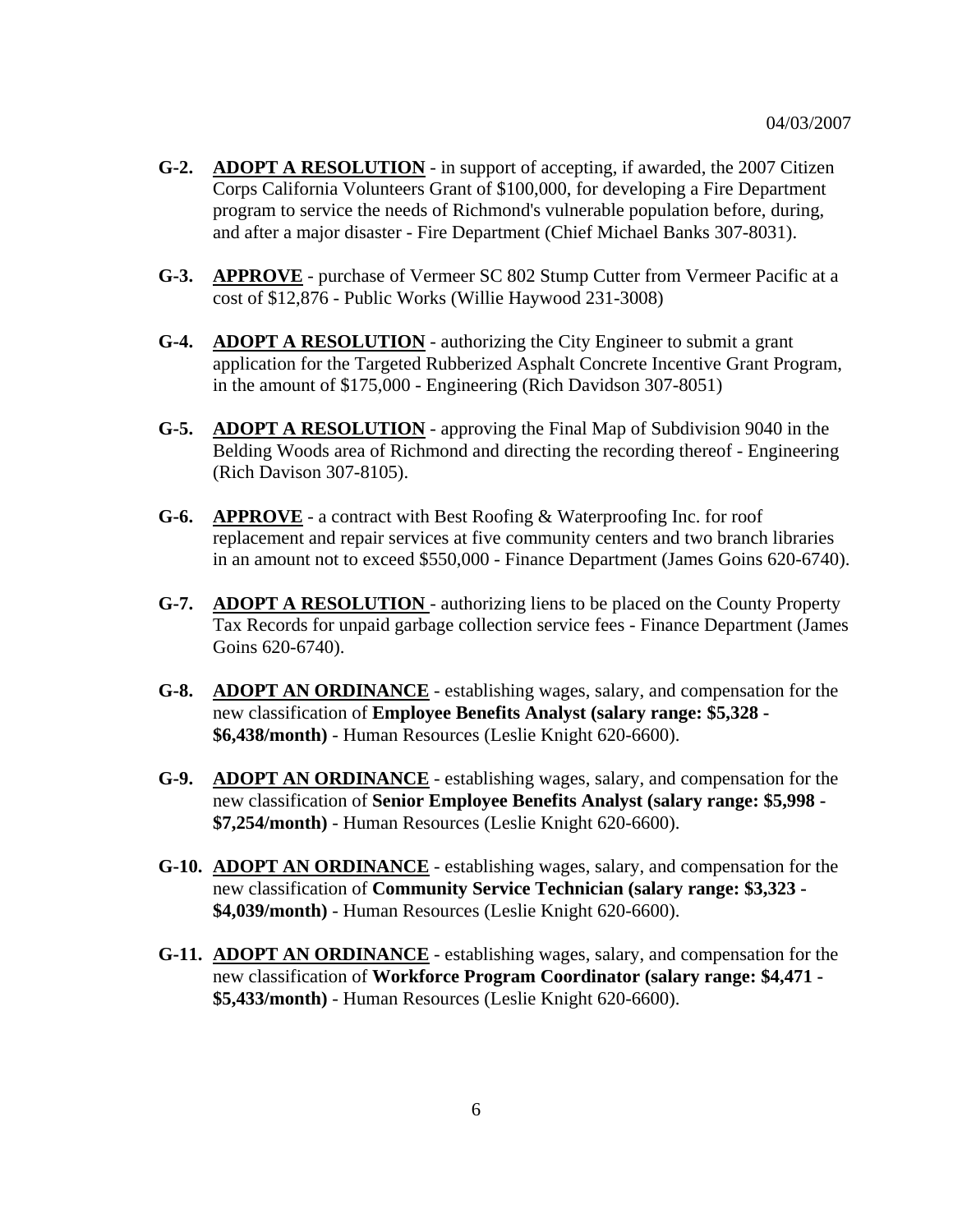- **G-12. ADOPT AN ORDINANCE** establishing wages, salary, and compensation for the new classification of **Port Administrator (salary range: \$7,293 - \$8,828/month)** - Human Resources (Leslie Knight 620-6600).
- **G-13. INTRODUCE AN ORDINANCE** establishing salary plan for classifications in the Exempt and Confidential Management group - Human Resources (Leslie Knight 620-6600).
- **G-14. APPROVE** a contract amendment with Allen Matkins Leck Gamble Mallory & Natsis in the amount of \$60,000 for legal services with respect to the determination of the fair market rental value of the City's premises located at 1401 Marina Way South, the appeal of the arbitrator's decision, and any additional matter handled on the City's behalf - City Attorney's Office (John Eastman 620-6503).
- **G-15. APPROVE** a contract with Shute, Mihaly & Weinberger LLP for legal services to advise the Planning Department on environmental review of the Chevron Energy and Hydrogen Renewal project. The total contract amount is \$95,000 - City Attorney's Office (John Eastman 620-6503).
- **G-16. APPROVE** the amended 2006/07 North Richmond Waste & Recovery Mitigation Fee Joint Expenditure Plan in order to continue implementing the Expenditure Plan in the most cost effective and efficient manner - City Manager's Office (Bill Lindsay 620-6512).
- **G-17. APPROVE** the absence of Councilmember Viramontes at the April 17 and May 1 City Council Meetings for the purpose of attending two out-of-state due diligence visits in her capacity as a Contra Costa Retirement Board Member - Councilmember Viramontes (236-5977).
- **G-18. APPROVE** recommendations for the following reappointment and appointments: **Economic Development Commission**: Darlene Rios Drapkin, Incumbent, term expiring March 30, 2010; Che Soto-Vigil, term expiring March 30, 2010; **Commission on Aging**: John Melone, term expiring May 19, 2009; **Arts and Culture Commission**: Phillip Mehas, term expiring January 30, 2011- Mayor McLaughlin (620-6503).
- **G-19. APPROVE** minutes of the Morning and Evening Open Sessions held on March 20, 2007 and March 27, 2007 - City Clerk's Office (Diane Holmes 6220-6513).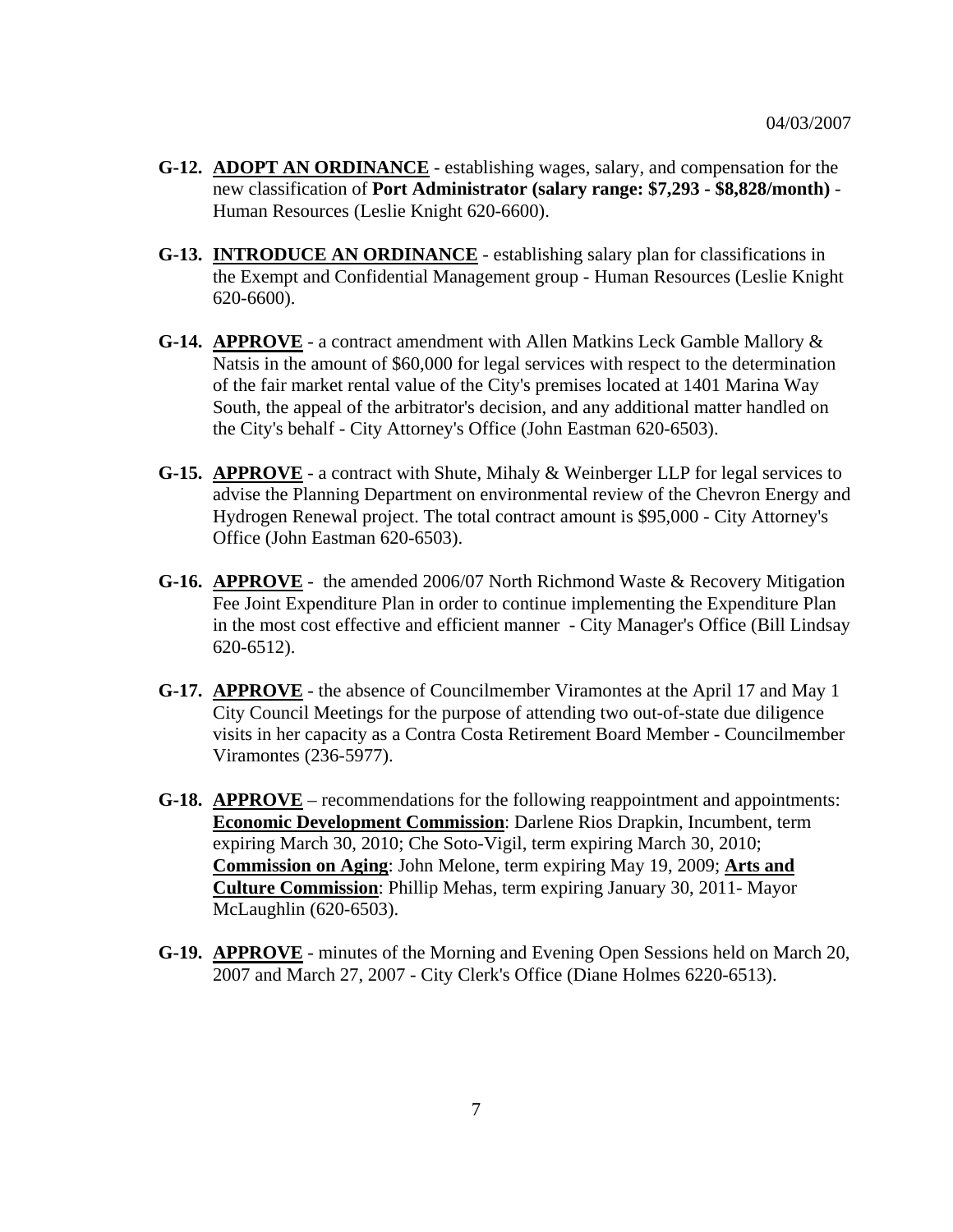### **H. PUBLIC HEARINGS**

- **H-1.** Conduct a public hearing to adopt a resolution designating particular structures associated with the Oishi and Sakai Nurseries as Richmond Historic Resources - Planning Department (Richard Mitchell 620-6706).
- **H-2.** Conduct a public hearing adopting a resolution designating the Winters Building as a Richmond Historic Resource - Planning Department (Richard Mitchell 620-6706).

#### **I. RESOLUTIONS**

**I-1. ADOPT A RESOLUTION** - urging Congress and the President of the United States to sign and pass the Employee Free Choice Act - recognizing working men and women's right to organize in the work place - Councilmember Thurmond, Marquez, and Mayor McLaughlin (620-6515).

#### **J. ORDINANCES**

**J-1. INTRODUCE AN ORDINANCE** - amending the wages, salary, and compensation for the City Council Members clarifying the payment of medical premiums for retired members of the City Council and allowing for the payment of said premiums for non-PERS medical plans - Human Resources (Leslie Knight 620-6600).

#### **K. COUNCIL AS A WHOLE**

- **K-1.** Discuss proposed program to reduce the number of billboards in the City of Richmond - Councilmember Butt (236-7435).
- **K-2.** Discuss development and implementation of a Richmond "Office of Neighborhood Safety" to assist in reducing violent crime in the City, and direct staff to begin hiring process for a director of this office - Mayor McLaughlin, Councilmembers Thurmond and Sandhu (620-6503).
- **K-3.** Receive an update from staff regarding the process to retain an economic consultant and an environmental consultant to study Port of Richmond business opportunities, and authorize staff to defer this process until after completion of the current Councilauthorized strategic plan, and until after the outcome of outstanding business proposals is known (approximately six weeks) - Port (Jim Matzorkis 215-4600).